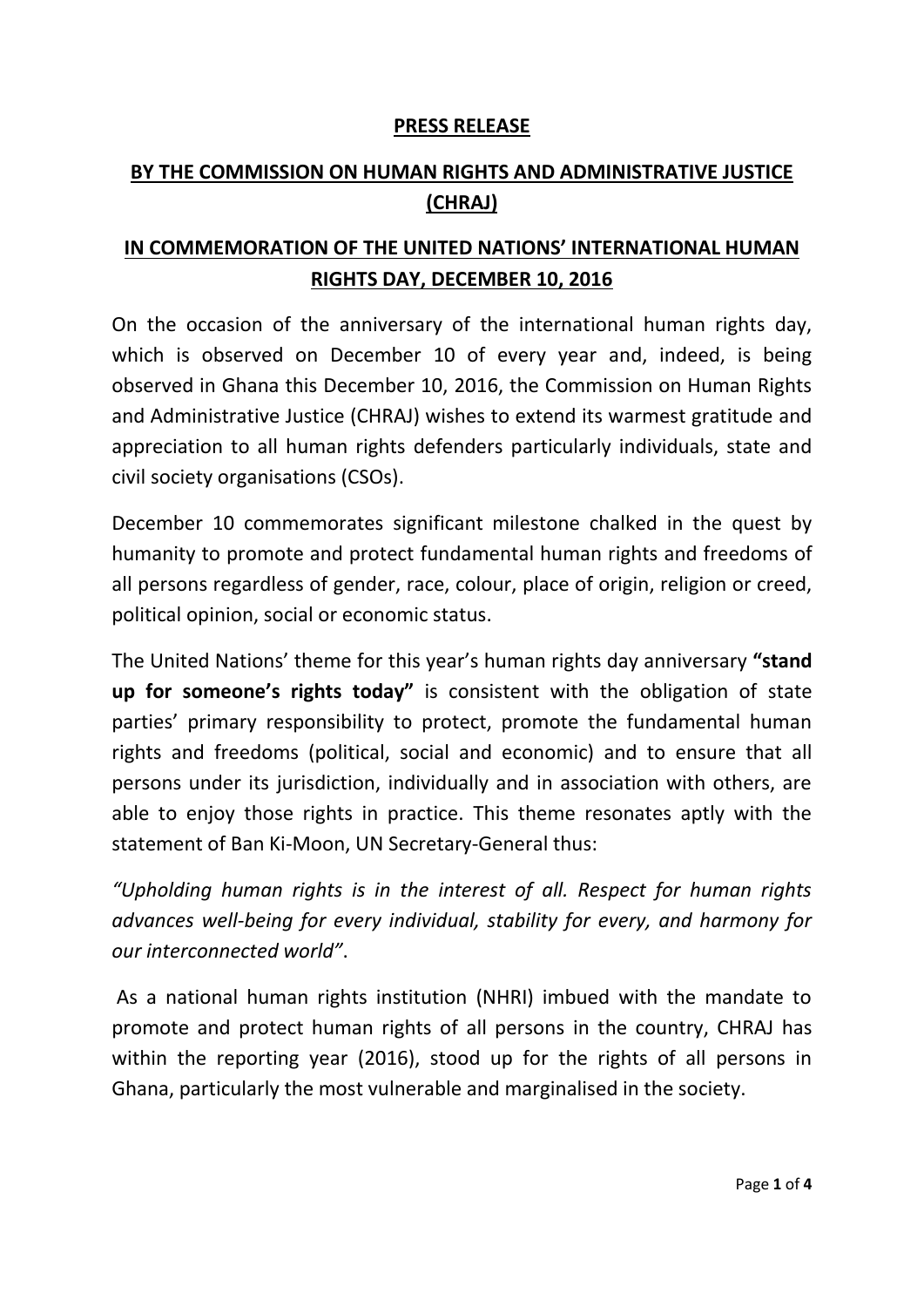In this regard, CHRAJ has relentlessly championed human rights in the following areas:

## **Child, early and forced marriage (CEFM)**

CHRAJ, in collaboration with the Commonwealth Secretariat, is collaborating with traditional leaders (chiefs and queen-mothers, etc.) with a view to eradicating early and forced marriages in Ghana in the context of the 2015 Kigali Declaration on of National Human Rights Institutions (NHRIs) on Child, Early and Forced Marriage (CEFM) aimed at combating the menace of child, early and forced marriage. In this regard, CHRAJ has been creating awareness among traditional leaders, especially in the 3 northern regions of Ghana (Northern, Upper East and Upper West) where there is high prevalence of the practice of CEFM. The awareness programme aims to empower the traditional leaders and other opinion leaders with the requisite knowledge and skills, including learning from best practice from other countries and cultures regarding successes and challenges associated with the fight against CEFM.

#### **Right of the child**

CHRAJ has carried out extensive investigation (research) into abuse of children's rights, particularly in the area of child labour and child trafficking, which affect the child's right to education and development generally. CHRAJ's investigation/research was carried out in fishing communities in the Volta and Central regions respectively namely Dzemeni, Kpeve-Tornu, Esuakyir and Woarabeba. CHRAJ is finalising its findings and would submit its recommendations to relevant state institutions for appropriate remedial action.

## **Women's right**

CHRAJ has been championing the rights of women with regard to Millennium Development Goals (MDG) 3 – ie promoting gender equality and empowering women - as restated in the 2013 UN Development Agenda (Sustainable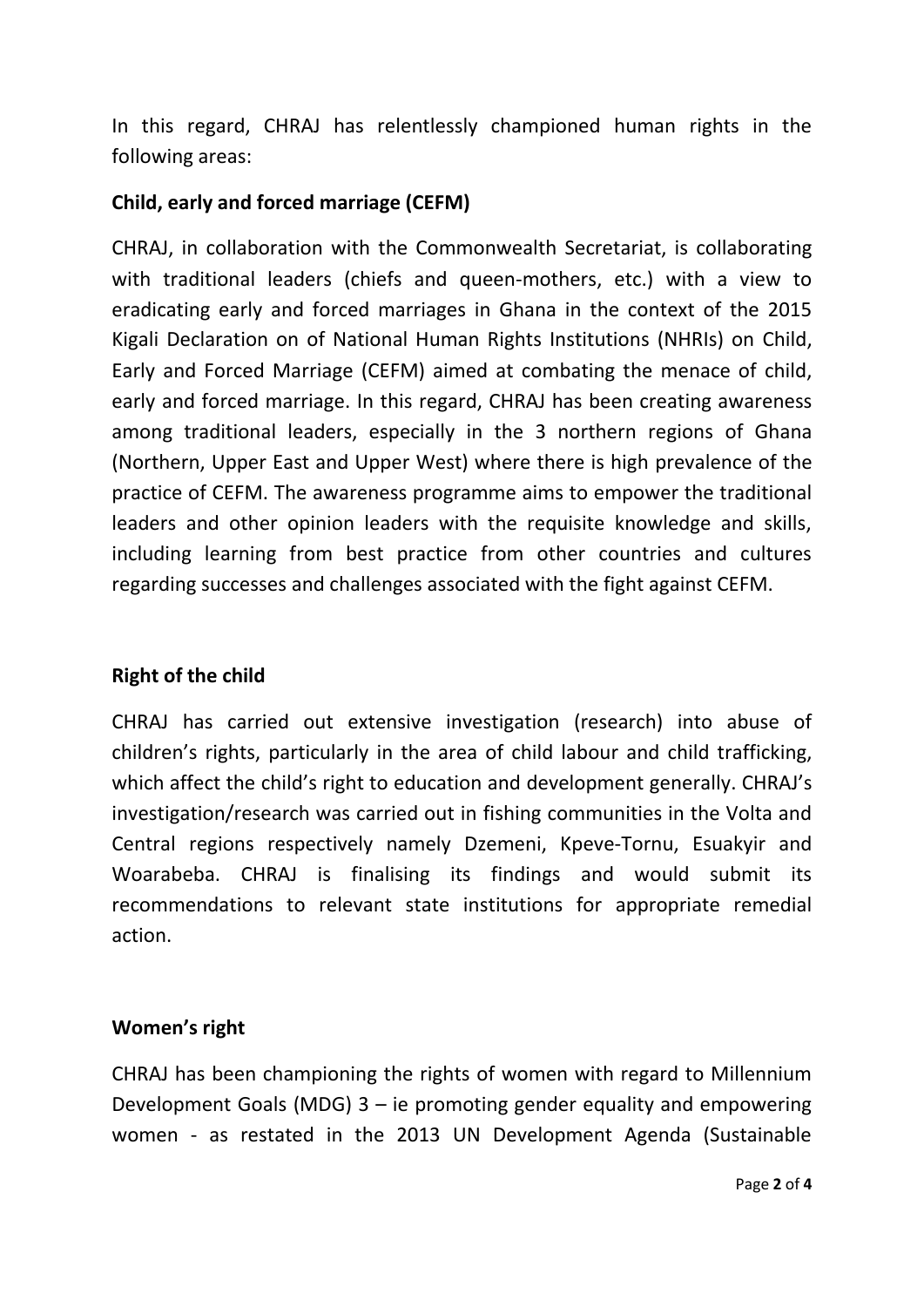Development Goals (SDGs) – ie achieve gender equality and empower all women and girls. In this regard, CHRAJ has contributed and advocated for enactment of the Affirmative Action Bill, which is currently before Parliament. The Affirmative Action Bill seeks to empower women in terms of their active participation in the governance process.

# **Sexual orientation and gender identity and expression**

CHRAJ notes with concern that, in spite of the provisions of Article 17 of the 1992 Constitution (Constitution) regarding equality and non-discrimination based on stated grounds, there is real and perceived discrimination borne out exclusively on cultural stereotypes and prejudices which tend to stigmatise people perceived to have sexual orientation, particularly described as lesbian, gay, bi-sexual, transgender and intersex (LGBTI) people. These cultural prejudices can potentially affect the rights of this vulnerable and marginalized group in the society.

# **Rights of migrants and refugees**

CHRAJ has been involved in the fight against statelessness or persons at risk of statelessness. In collaboration with the Ghana Refugee Board (GRB) and other stakeholders, CHRAJ has been implementing a national action plan (NAP) aimed at promoting and protecting the rights of migrants and refugees and, ultimately, stateless persons. CHRAJ, in collaboration with the Office of UN High Commissioner for Refugees (UNHCR) Representation in Ghana, has commissioned a base line study into the gaps in terms of the law, policies, processes and practices affecting statelessness. A consultant has been hired for the study and has begun the study.

## **Conclusion**

CHRAJ has stood up for the vulnerable and marginalized and, on this occasion, we are calling on the state institutions as duty bearers and CSOs alike to stand